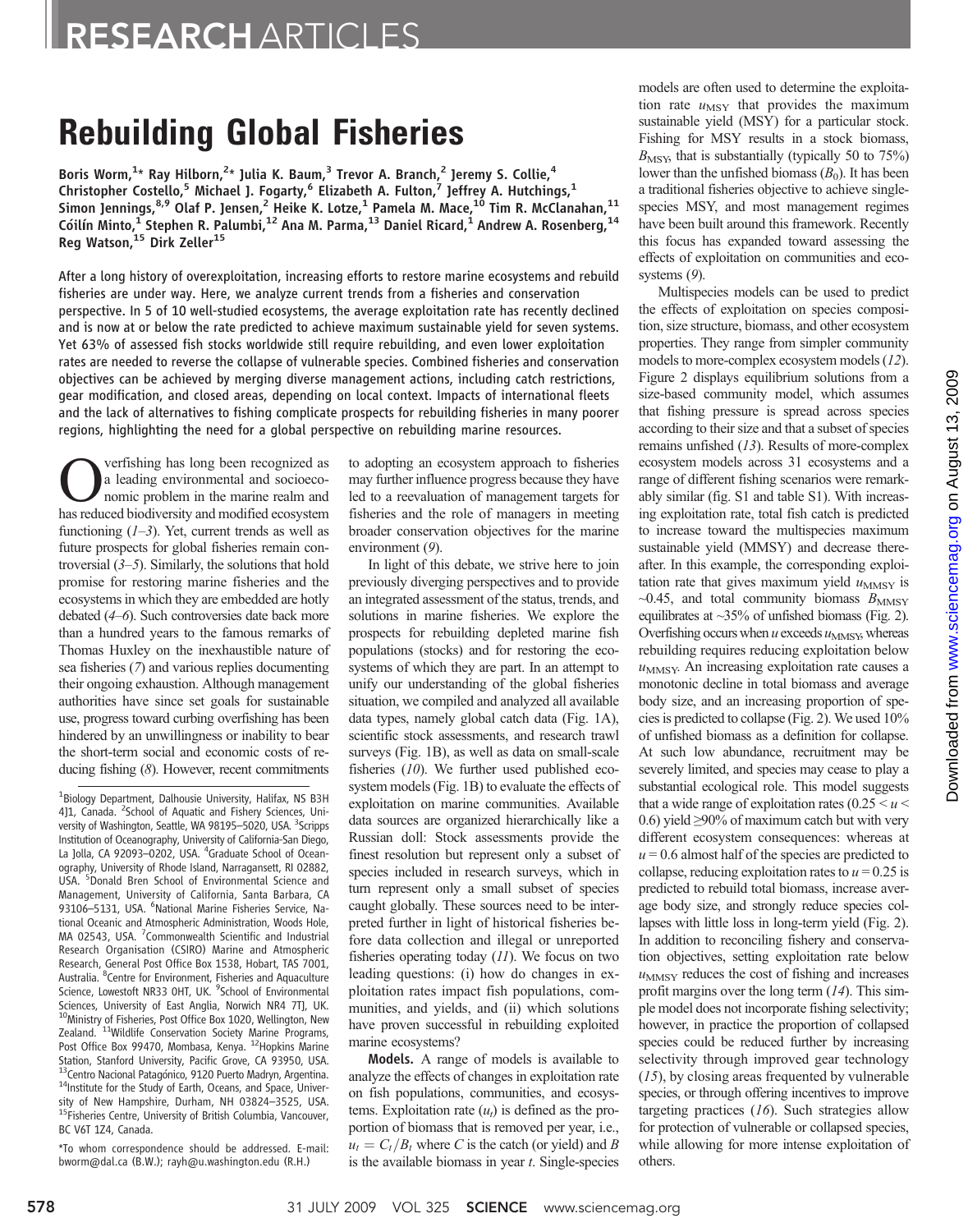These results suggest that there is a range of exploitation rates that achieve high yields and maintain most species. To test whether current fisheries fall within this range, we evaluated trends in 10 large marine ecosystems for which both ecosystem models and stock assessments were available (10). Figure 3A shows exploitation rate and biomass trajectories derived from 4 to 20 assessed fish or invertebrate stocks per ecosystem. These stocks typically represent most of the catch, and we assumed that trends in their exploitation rates represent the community as a whole. Ecosystem models were used to calculate  $u<sub>MMSY</sub>$  (light blue bars) and the exploitation rate at which less than 10% of the fished species are predicted to be collapsed  $(u_{\text{conserve}}, \text{dark blue bars}).$ Across the 10 examined ecosystems, MMSY was predicted at multispecies exploitation rates of  $u_{MMSY} = 0.05$  to 0.28 (mean of 0.16), whereas avoiding 10% collapse rates required much lower exploitation rates of  $u_{\text{conserve}} = 0.02$  to 0.05 (mean of 0.04).

Fig. 1. Data sources used to evaluate global fisheries. (A) Global catch data; colors refer to the natural logarithm of the average reported catch (metric ton km<sup>-2</sup> year<sup>-1</sup>) from 1950 to 2004). (B) Other data: Stock assessments quantify the status of exploited populations; research trawl surveys are used to estimate fish community trends; ecosystem models are used to assess responses to fishing. Ecosystems that were analyzed in some detail are highlighted in green (not overfished), yellow (low exploitation rate, biomass rebuilding from overfishing), orange (low to moderate exploitation rate, not yet rebuilding), or red (high exploitation rate).

Up to the 1990s, assessed species in 6 of the 10 ecosystems had exploitation rates substantially higher than those predicted to produce MMSY (Fig. 3A). Only the eastern Bering Sea has been consistently managed below that threshold. Since the 1990s, Iceland, Newfoundland-Labrador, the Northeast U.S. Shelf, the Southeast Australian Shelf, and California Current ecosystems have shown substantial declines in fishing pressure such that they are now at or below the modeled  $u<sub>MMSY</sub>$ . However, only in the California Current and in New Zealand are current exploitation rates predicted to achieve a conservation target of less than 10% of stocks collapsed (Fig. 3A). Declining exploitation rates have contributed to the rebuilding of some depleted stocks, whereas others remain at low abundance. Averaged across all assessed species, biomass is still well below  $B_{\text{MSY}}$  in most regions. However, biomass has recently been increasing above the long-term average in Iceland, the Northeast U.S. Shelf, and the California Current, while

remaining relatively stable or decreasing elsewhere (Fig. 3A).

Scientific stock assessments. Stock assessments quantify the population status (abundance, length, and age structure) of targeted fish or invertebrate stocks. We explored the status of 166 stocks worldwide for which we were able to obtain estimates of current biomass and exploitation rate (Fig. 3B). For about two-thirds of the examined stocks (63%), biomass (B) has dropped below the traditional single-species management target of MSY, that is,  $B \leq B_{\text{MSY}}$ . About half of those stocks (28% of total) have exploitation rates that would allow for rebuilding to  $B_{\text{MSY}}$ , that is,  $u \leq u$ <sub>MSY</sub>, whereas overfishing continues in the remainder ( $u > u_{\text{MSY}}$  in 35% of all stocks). Another 37% of assessed stocks have either not fallen below  $B_{\text{MSY}}$  or have recovered from previous depletion; most stocks in this category (77%) are in the Pacific. The weight of the evidence, as shown by the kernel density plot in Fig. 3B, indicates that most assessed stocks have

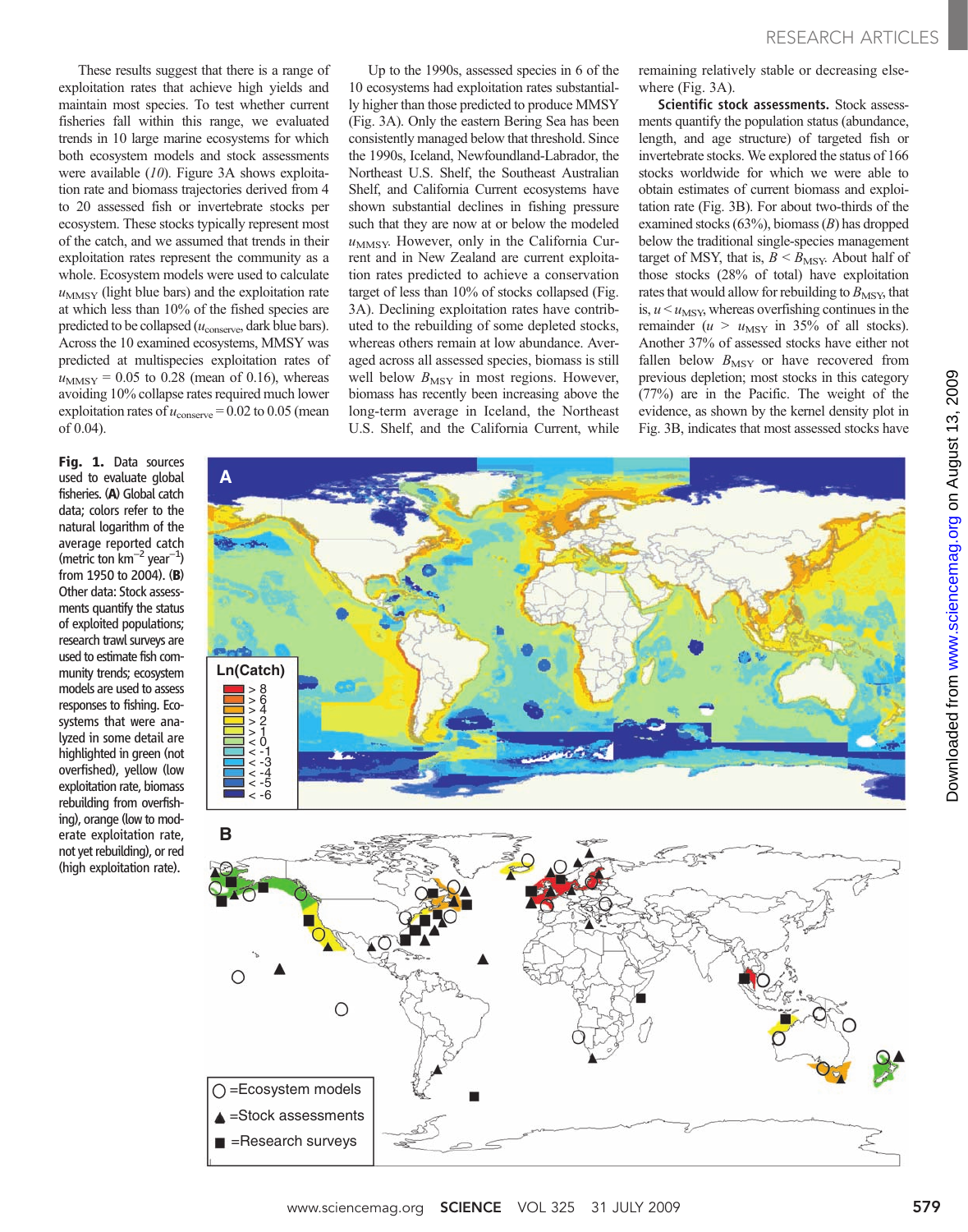fallen below the biomass that supports maximum yield  $(B < B_{\text{MSY}})$  but have the potential to recover, where low exploitation rates ( $u \leq u_{\text{MSY}}$ ) are maintained. Note that most stock assessments come from intensely managed fisheries in developed countries, and therefore our results may not apply to stocks in many developing countries, which are often not assessed but fished at high exploitation rates and low biomass. Full results are provided in table S2.

When we combined the biomass estimates of stocks assessed since 1977 ( $n = 144$ , Fig. 4A), we observed an 11% decline in total biomass. This trend is mostly driven by declines in pelagic (mid-water) species, whereas large declines in demersal (bottom-associated) fish stocks in the North Atlantic were offset by an increase in demersal biomass in the North Pacific after 1977. This shows how a global average can mask considerable regional variation. Although some ecosystems showed relative stability (e.g., the eastern Bering Sea, Fig. 4B), some experienced a collapse of biomass (e.g., eastern Canada, Fig. 4C), whereas others indicated rebuilding of some dominant target species (e.g., Northeast U.S. Shelf, Fig. 4D). These regional examples illustrate different stages of exploitation and rebuilding.

Research trawl surveys. The best sources of information to assess the state of fished communities are repeated scientific surveys that include both target and nontarget species. We analyzed research trawl survey data from 19 ecosystems where such data were available (see Fig. 1B for locations and fig. S2 and table S3 for full data set). We found that community trends averaged across all surveys (Fig. 4E) were broadly similar to the combined biomass trends seen in the recent assessments (Fig. 4A), with similar signatures of stability (Fig. 4F), collapse (Fig. 4G), and recovery (Fig. 4H) in selected regional ecosystems. Few of these surveys, however, reached back to the beginning of large-scale industrial exploitation in the 1950s and early 1960s. Where they did, for example, in the Gulf of Thailand and in Newfoundland, they revealed a rapid decline in total biomass within the first 15 to 20 years of fishing (fig. S2) as predicted by ecosystem models (Fig. 2). These declines were typically most pronounced for large predators such as gadoids (codfishes) and elasmobranchs (sharks and rays). Subsequent to the initial decline, total biomass and community composition have often remained relatively stable (fig. S2), although there may be substantial species turnover and collapses of individual stocks (see below). Across all surveys combined  $(10)$ , we documented a 32% decline in total biomass, a 56% decline in large demersal fish biomass (species ≥90 cm maximum length), 8% for medium-sized demersals (30 to 90 cm), and 1% for small demersals (≤30 cm), whereas invertebrates increased by 23% and pelagic species by 143% (Fig. 4E). Increases are likely due to prey release from demersal predators (17, 18).

The trawl surveys also revealed changes in size structure that are consistent with model predictions: average maximum size  $(L_{\text{max}})$ declined by 22% since 1959 when all communities were included (Fig. 4M). However, there were contrasting trends among our focal regions:  $L_{\text{max}}$  changed little in the eastern Bering Sea over the surveyed time period (Fig. 4N), dropped sharply in the southern Gulf of St. Lawrence, eastern Canada (Fig. 4O), as large demersal stocks collapsed, and increased because of rebuilding of large demersals (particularly haddock) on Georges Bank, Northeast U.S. Shelf (Fig. 4P). These trends included both target and nontarget species and show how changes in exploitation rates affect the broader community. Published analyses of the Gulf of St. Lawrence and adjacent

areas in eastern Canada demonstrate that these community shifts involved large changes in predation regimes, leading to ecological surprises such as predator-prey reversals (19), trophic cascades (17), and the projected local extinction of formerly dominant species (20). Research on the Georges Bank closed area (21) and in marine protected areas worldwide (22) has shown how some of these changes may reverse when predatory fish are allowed to recover. This reveals top-down interactions cascading from fishers to predators and their multiple prey species as important structuring forces that affect community patterns of depletion and recovery (18).

Global fisheries catches. The benefits and costs involved in rebuilding depleted fisheries are demonstrated by an analysis of catch data. Global



Fig. 2. Effects of increasing exploitation rate on a model fish community. Exploitation rate is the proportion of available fish biomass caught in each year. Mean  $L_{\text{max}}$  refers to the average maximum length that species in the community can attain. Collapsed species are those for which stock biomass has declined to less than 10% of their unfished biomass. This size-structured model was parameterized for 19 target and 2 nontarget species in the Georges Bank fish community (13). It includes size-dependent growth, maturation, predation, and fishing. Rebuilding can occur to the left, overfishing to the right, of the point of maximum catch. Three key objectives that inform current management are highlighted: biodiversity is maintained at low exploitation rate, maximum catch is maintained at intermediate exploitation rate, and high employment is often maintained at intermediate to high exploitation rate, because of the high fishing effort required.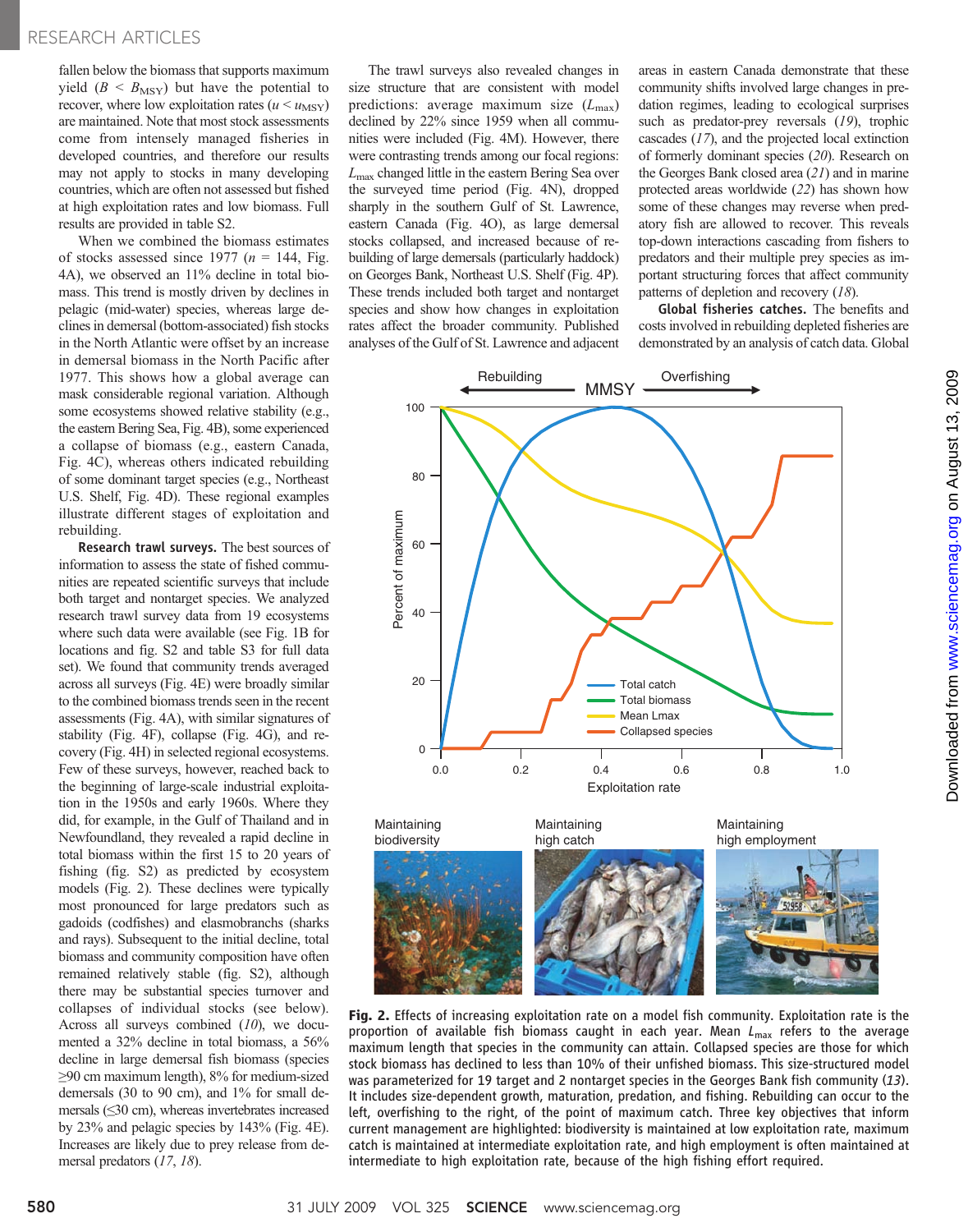catches have increased ~fivefold since 1950 as total biomass has been fished down (Fig. 4, A and E) then reached a plateau at  $~80$  million tons in the late 1980s (Fig. 4I). Catch composition with respect to the major species groups has remained relatively stable over time, with the exception of large demersal fishes, which have declined from 23 to 10% of total catch since 1950. Composition with respect to individual species, however, has fluctuated more widely owing to stock collapses (3) and expansion to new fisheries (6). Individual regions showed very different catch composition and trends, with large- and medium-sized demersal fish being historically dominant in the North Atlantic and North Pacific, small demersals being important in many tropical areas, and pelagic fish dominating the catch from oceanic and coastal upwelling systems (fig. S3). Among our focal regions, the eastern Bering Sea showed a high and stable proportion of large demersal fish (Fig. 4J), the Gulf of St. Lawrence displayed a collapse of the demersal catch and a replacement with small pelagic and invertebrate species (Fig. 4K), and Georges Bank (Fig. 4L) showed a large reduction in catch associated first with declining stocks and then with rebuilding efforts. These examples illustrate that the decline and rebuilding of fished stocks can incur significant costs because of lost

catch, whereas sustained management for lower exploitation rates may promote greater stability with respect to both biomass and catches. Part of this stability may arise from the diversity of discrete populations and species that are more likely to persist in fisheries with low exploitation rates (3, 23).

Trends in species collapses. Theory suggests that increases in fishing pressure, even at levels below MMSY, cause an increasing number of target and non-target species to collapse (Fig. 2). Reductions in fishing pressure are predicted to reverse this trajectory, at least partially. By using biomass data from stock assessments compared to estimates of unfished biomass  $(B_0)$  (10), we found an increasing trend of stock collapses over time, such that 14% of assessed stocks were collapsed in 2007, that is,  $B/B_0 \leq 0.1$  (Fig. 4M). This estimate is in the same range as figures provided by the United Nations Food and Agriculture Organization (FAO), which estimated that 19% of stocks were overexploited and 9% depleted or recovering from depletion in 2007 (24). Collapse trends vary substantially by region: The eastern Bering Sea had few assessed fish stocks collapsed (Fig. 4N), whereas collapses strongly increased to more than 60% of assessed stocks in eastern Canada (Fig. 4O) and more than 25% on the Northeast U.S. Shelf (Fig. 4P).

It appears that recent rebuilding efforts, although successful in reducing exploitation rates in several ecosystems (Fig. 3A), have not yet reversed a general trend of increasing depletion of individual stocks (Fig. 4M). This matches the model-derived prediction that reduction of exploitation rate to the level that produces MMSY will still keep a number of vulnerable species collapsed (Fig. 2). Rebuilding these collapsed stocks may require trading off short-term yields for conservation benefits or, alternatively, more selective targeting of species that can sustain current levels of fishing pressure while protecting others from overexploitation.

Small-scale fisheries. Fish or invertebrate stocks that are scientifically assessed ( $n = 177$  in our analysis) or appear in research trawl surveys  $(n = 1309 \text{ taxa-by-survey combinations in fig. S2})$ constitute only a fraction of fisheries worldwide, which is an important caveat to the above discussion. Moreover they represent a nonrandom sample dominated by valuable industrial fisheries with some form of management in developed countries. The information on other fisheries, particularly small-scale artisanal and recreational fisheries is scarcer, less accessible, and more difficult to interpret. This is because small-scale fisheries are harder to track, with 12 million fishers compared with 0.5 million in industrialized





Fig. 3. Exploitation rate and biomass in large marine ecosystems and individual stocks. (A) Time trends of biomass (green triangles) are shown relative to the  $B_{MSY}$  (green band), exploitation rates (blue circles) relative to the  $u_{MMSY}$  (light blue band), and a hypothetical conservation objective at which less than 10% of species are collapsed ( $u_{\text{conserve}}$ , dark blue band). In each ecosystem, stock assessments were used to calculated average biomass relative to  $B_{MSY}$  and exploitation rate (total catch divided by total biomass) for assessed species. Reference points were calculated by using

published ecosystem models; the width of the bands represents estimated uncertainty  $(10)$ . (B) Current exploitation rate versus biomass for 166 individual stocks. Data are scaled relative to  $B_{MSY}$  and the exploitation rate  $(u<sub>MSY</sub>)$  that allows for maximum sustainable yield. Colors indicate probability of occurrence as revealed by a kernel density smoothing function. Gray circles indicate that  $B_{MSY}$  and  $u_{MSY}$  estimates were obtained directly from assessments; open circles indicate that they were estimated from surplus production models (10).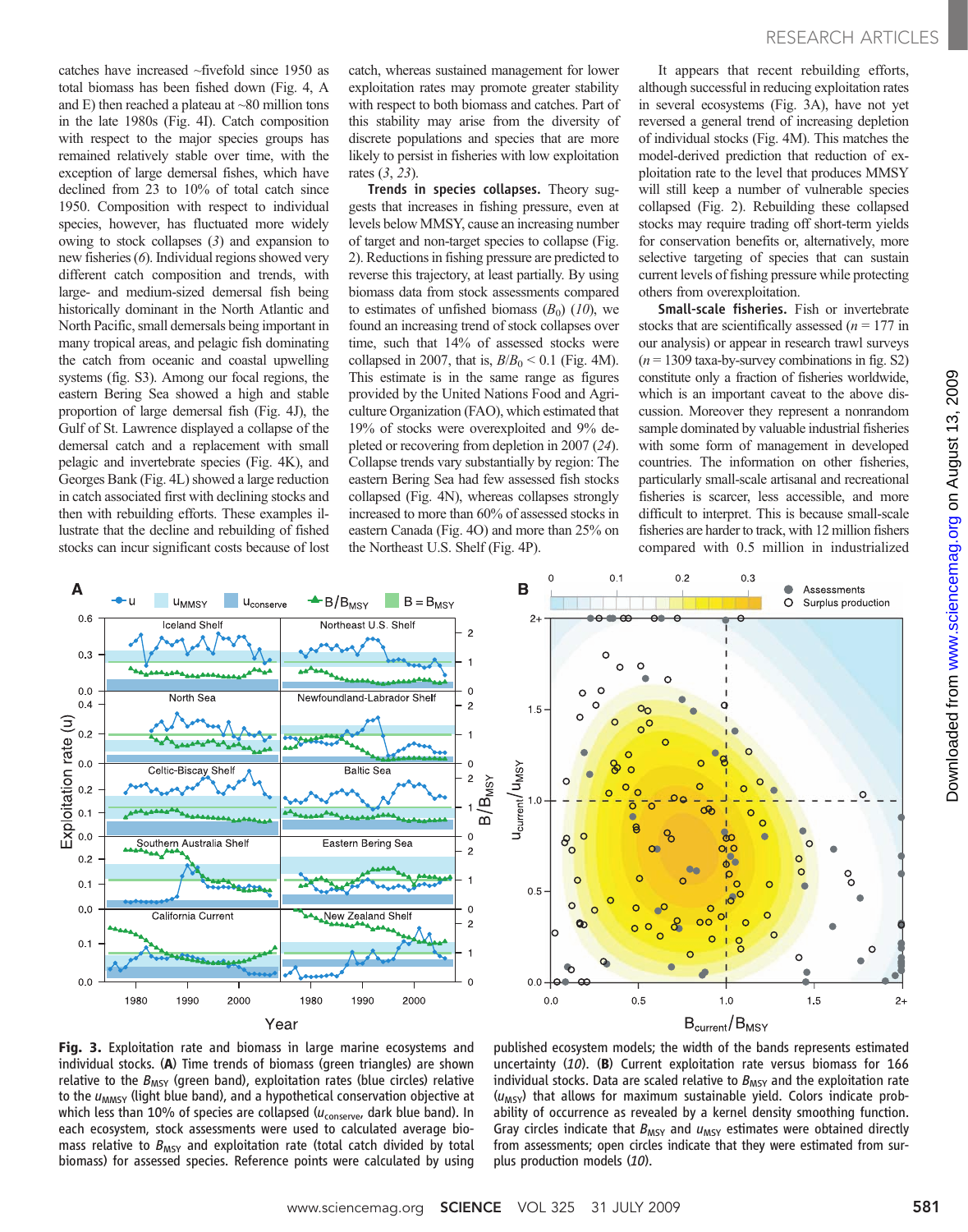fisheries (25), and assessments or survey data are often lacking. Small-scale fisheries catches are also poorly reported; the best global estimate is about 21 million tons in 2000 (25). Conventional management tools used for industrial fisheries are generally unenforceable in small-scale fisheries when implemented in a top-down manner. More successful forms of governance have involved local communities in a co-management arrangement with government or nongovernmental organizations (26). An example is the rebuilding of depleted fish stocks on Kenyan coral reefs

(Fig. 5A). A network of closed areas and the exclusion of highly unselective beach seines were implemented in cooperation with local communities and led to a recovery of the biomass and size of available fish (27). This translated into steep increases in fishers' incomes, particularly in



Year

Fig. 4. Global and regional trends in fished ecosystems. Biomass trends computed from stock assessments (A to D), research surveys (E to H), as well as total catches (I to L) are depicted. Trends in the number of collapsed taxa (M to P, solid circles) were estimated from assessments, and changes in the average maximum size,  $L_{\text{max}}$  (M to P, open circles), were calculated from survey data (10). All data are scaled relative to the time series maximum. (G) and (K) represent the Southern Gulf of St. Lawrence (eastern Canada); (H) and (L), Georges Bank (Northeast U.S. Shelf) only. Collapsed taxa are defined as those where biomass declined to <10% of their unfished biomass. Colors refer to different species groups (demersal fish are split into small, medium, and large species based on the maximum length they can attain).



Fig. 5. Problems and solutions for small-scale fisheries. (A) Rebuilding of Kenyan small-scale fisheries through gear restrictions and closed area management. Updated, after (27). (B) Movement of fishing effort from developed nations to Africa in the 1990s. Data indicate total access years in distant-water fishing agreements. Updated, after (39).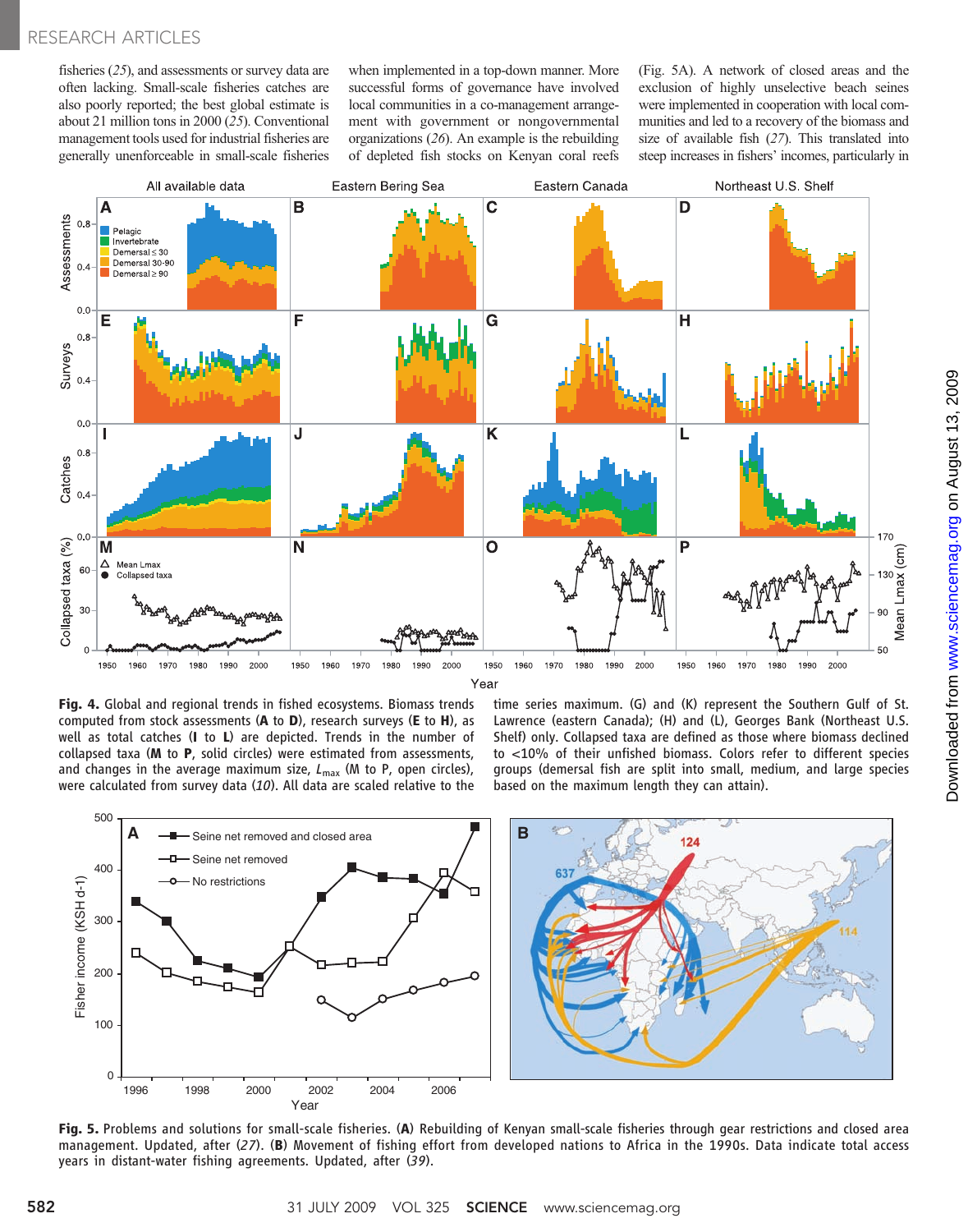Table 1. Management tools for rebuilding fisheries. Symbols indicate the contributions of a range of management tools to achieving reductions in exploitation rate: + tool contributed, ++ an important tool, or +++ an essential tool. Note that these examples are for industrialized fisheries, except Kenya, Chile, and Mexico. Ratings were supplied and checked by local experts.

| Region                      | Gear<br>restrictions | Capacity<br>reduced  | Total<br>allowable<br>catch reduced | <b>Total</b><br>fishing<br>effort<br>reduced | Closed<br>areas | Catch<br>shares | <b>Fisheries</b><br>certification | Community<br>CO-<br>management |
|-----------------------------|----------------------|----------------------|-------------------------------------|----------------------------------------------|-----------------|-----------------|-----------------------------------|--------------------------------|
| Bering Sea,                 |                      |                      |                                     |                                              |                 |                 |                                   |                                |
| Gulf of                     | ٠                    | $++$                 | $^{+++}$                            |                                              | $++$            | $^{+++}$        | $\ddot{}$                         | $\ddot{}$                      |
| Alaska                      |                      |                      |                                     |                                              |                 |                 |                                   |                                |
| California<br>Current       | ٠                    | $++$                 | $^{+++}$                            |                                              | $^{+++}$        |                 |                                   |                                |
| Northeast U.S.<br>Shelf     | ÷                    | $++$                 |                                     | $^{+++}$                                     | $++$            |                 |                                   |                                |
| North Sea,<br>Celtic-Biscay | ٠                    | $\ddot{}$            | $^{+++}$                            | $++$                                         | ÷               | ٠               |                                   | ÷.                             |
| Iceland                     | ٠                    | $\ddot{\phantom{1}}$ | $^{+++}$                            |                                              |                 | $^{+++}$        |                                   |                                |
| Southeast                   |                      |                      |                                     |                                              |                 |                 |                                   |                                |
| Australian<br>Shelf         | ٠                    | ÷                    | $^{+++}$                            |                                              | $++$            | $^{+++}$        | $\ddot{}$                         |                                |
| Northwest                   |                      |                      |                                     |                                              |                 |                 |                                   |                                |
| Australian<br>Shelf         | $++$                 |                      |                                     |                                              | $++$            |                 |                                   |                                |
| New Zealand                 | ٠                    | $\ddot{\phantom{1}}$ | $^{+++}$                            |                                              |                 | $^{+++}$        | ÷                                 |                                |
| Kenya<br>(Artisanal)        | $++$                 |                      |                                     |                                              | $++$            |                 |                                   | $^{++}$                        |
| Chile and                   |                      |                      |                                     |                                              |                 |                 |                                   |                                |
| Mexico<br>(Artisanal)       | $^{+++}$             |                      |                                     |                                              | ÷               |                 |                                   | $^{++}$                        |
| Count                       | 10                   | $\overline{7}$       | 6                                   | $\overline{2}$                               | 8               | 5               | 3                                 | 4                              |
| Total score                 | 14                   | 10                   | 18                                  | 5                                            | 15              | 13              | 3                                 | 8                              |

have enabled some regions to prevent or reduce overfishing while others remained overexploited. Yet it is generally evident that good local governance, enforcement, and compliance form the very basis for conservation and rebuilding efforts (32). Legislation that makes overexploitation illegal and specifies unambiguous control rules and rebuilding targets has also been critically important, for example, in the United States (8, 28). Most rebuilding efforts only begin after there

is drastic and undeniable evidence of overexploitation. The inherent uncertainty in fisheries, however, requires that agencies act before it comes to that stage (33); this is especially true in light of accelerating global change (34). We found that only Alaska and New Zealand seemed to have acted with such foresight, whereas other regions experienced systemic overexploitation. The data that we have compiled cannot resolve why inherently complex fish-fisher-management systems (35) behaved differently in these cases; possible factors are a combination of abundant resources and low human population, slow development of domestic fisheries, and little interference from international fleets. It would be an important next step to dissect the underlying socioeconomic and ecological variables that enabled some regions to conserve, restore, and rebuild marine resources.

Problems for rebuilding. Despite local successes, it has also become evident that rebuilding efforts can encounter significant problems and

regions that had both closed areas and gear restrictions in place (Fig. 5A). Other examples of successful rebuilding come from Latin America, particularly Chile and Mexico, where open-access fisheries for valuable invertebrates were transformed by the establishment of spatial management units that had exclusive access by local fishing organizations (26). Despite these successes, rebuilding small-scale fisheries remains a significant challenge in developing countries where most fishers do not have access to alternative sources of food, income, and employment.

Tools for rebuilding. Management actions in a few ecosystems have prevented overfishing or, more commonly, reduced exploitation rates after a period of overfishing (Figs. 3 to 5). Diverse management tools have helped to achieve reductions in exploitation rates (Table 1). The most commonly used tools overall are gear restrictions, closed areas, and a reduction of fishing capacity, followed by reductions in total allowable catch and catch shares. Reductions in fishing capacity and allowable catch directly reduce the exploitation rate of target species by limiting catches. Gear modifications may be used to increase selectivity and reduce by-catch of nontarget species. Closed areas are either fully protected marine reserves (as in the Kenyan example discussed above) or are designed to exclude specific fisheries from certain areas. They can initiate recovery by providing refuge for overfished stocks (21, 28), restoring community structure (22) and biodiversity (3), protecting important habitat features, and increasing ecosystem resilience (29). Assigning dedicated access privileges, such as catch shares or territorial fishing rights, to individual fishers or fishing communities has often provided economic incentives to reduce effort and exploitation rate  $(30)$  and may also improve compliance and participation in the management process (31). Likewise, the certification of sustainable fisheries is increasingly used as an incentive for improved management practices. Realigning economic incentives with resource conservation (rather than overexploitation) is increasingly recognized as a critical component of successful rebuilding efforts (8).

We emphasize that the feasibility and value of different management tools depends heavily on local characteristics of the fisheries, ecosystem, and governance system. For example, the most important element of small-scale fisheries success has been community-based management (Table 1), in which local communities develop context-dependent solutions for matching exploitation rates to the productivity of local resources (26). A combination of diverse tools, such as catch restrictions, gear modifications, and closed areas, is typically required to meet both fisheries and conservation objectives.

Here we have only identified the proximate tools, not the ultimate socioeconomic drivers that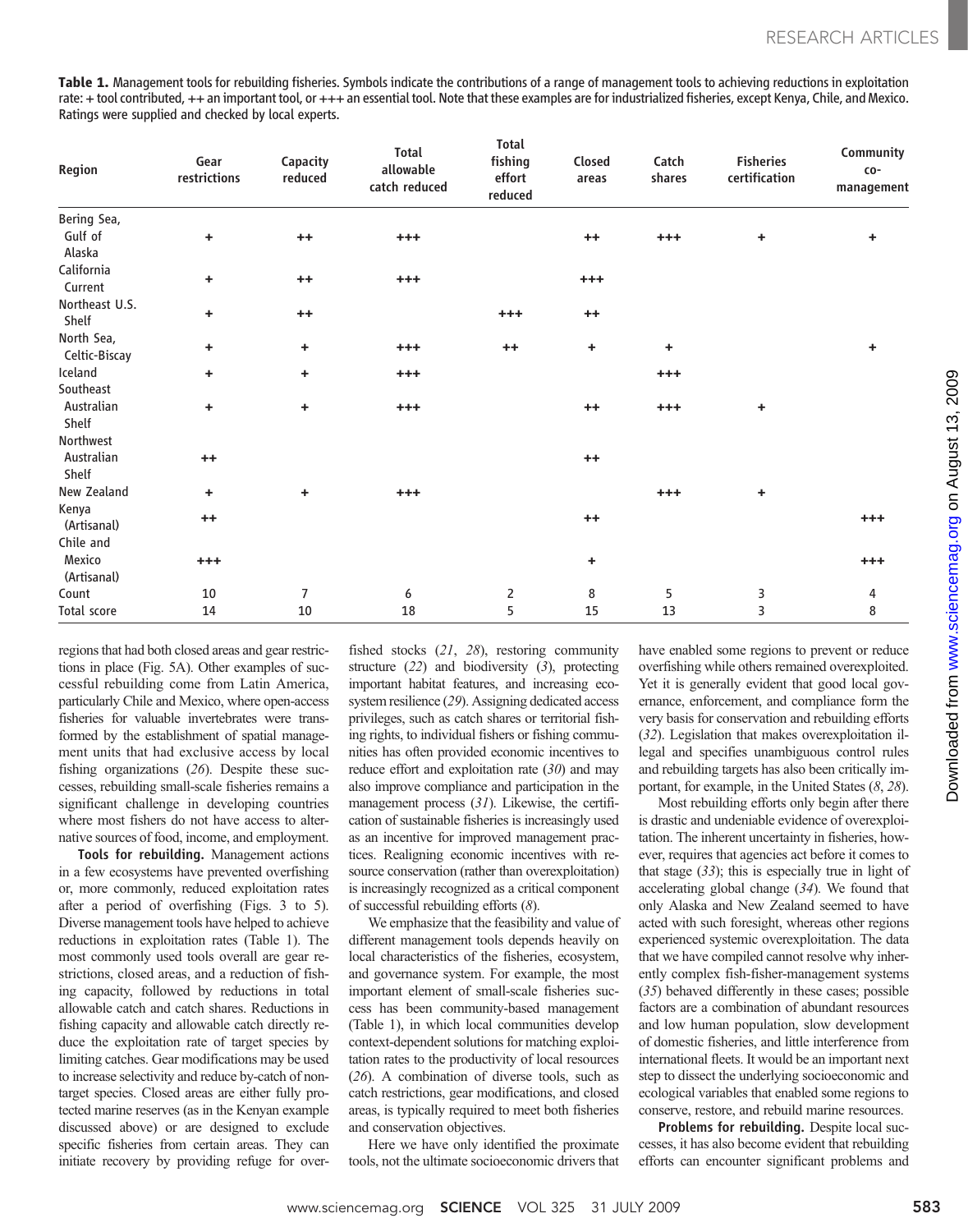### RESEARCH ARTICLES

short-term costs. On a regional scale, the reduction of quotas, fishing effort, and overcapacity eliminates jobs, at least in the short term. Initial losses may create strong resistance from fisheriesdependent communities through the political process. For instance in the United States, where 67 overfished stocks have rebuilding plans, 45% of those were still being overfished in 2006, whereas only 3 stocks had been rebuilt at that time (36). This problem is exacerbated by the fact that the recovery of depleted stocks can take years or even decades (28, 37), and during this time catches may be dramatically reduced (e.g., Fig. 4L). Furthermore, government subsidies often promote overfishing and overcapacity and need to be reduced against the interests of those who receive them (38). Lastly, there is the problem of unreported and illegal fishing, which can seriously undermine rebuilding efforts (11). Illegal and unreported catches vary between regions, ranging between an estimated 3% of total catch in the Northeast Pacific to 37% in the East Central Atlantic, with a global average of 18% in 2000–2003 (11).

On a global scale, a key problem for rebuilding is the movement of fishing effort from industrialized countries to the developing world (Fig. 5B). This north-south redistribution of fisheries has been accelerating since the 1960s (39) and could in part be a perverse side effect of efforts to restore depleted fisheries in the developed world, as some fishing effort is displaced to countries with weaker laws and enforcement capacity. The situation is particularly well documented for West Africa (39) and more recently East Africa, where local fisheries have seen increasing competition from foreign fleets operating under national access agreements (Fig. 5B) and where illegal and unreported catches are higher than anywhere else (11). Almost all of the fish caught by foreign fleets is consumed in industrialized countries and may threaten regional food security (39) and biodiversity (40) in the developing world. Clearly, more global oversight is needed to ensure that rebuilding efforts in some regions do not cause problems elsewhere. For example, fishing vessels removed in effort-reduction schemes would ideally be prohibited from migrating to other regions and exacerbating existing problems with overcapacity and overexploitation.

Open questions. Rebuilding efforts raise a number of scientific questions. Recovery of depleted stocks is still a poorly understood process, particularly for demersal species (37). It is potentially constrained by the magnitude of previous decline  $(37)$ , the loss of biodiversity  $(3, 23)$ , species life histories (37), species interactions (17, 18, 20), and climate (28, 34). Yet, many examples of recovery exist, both in protected areas (3, 21, 22) and in large-scale ecosystems where exploitation was substantially reduced (Fig. 3A). A better understanding of how to predict and better manage for recovery will require insight into the resilience and productivity of individual populations and their communities.

This could be gained by more widespread spatial experimentation, involving proper controls, good monitoring, and adaptive management. Some of the most spectacular rebuilding efforts, such as those undertaken in California (41), the northeast United States (21), and northwest Australia (42), have involved bold experimentation with closed areas, gear and effort restrictions, and new approaches to catch allocation and enforcement. Science has a key role to play in guiding such policies, analyzing the effects of changes in management and advancing toward more general rules for rebuilding.

A second area of inquiry relates to the question of how to avoid contentious trade-offs between allowable catch and the conservation of vulnerable or collapsed species. Recovering these species while maintaining global catches may be possible through improved gear technology and a much more widespread use of ocean zoning into areas that are managed for fisheries benefits and others managed for species and habitat conservation. Designing appropriate incentives for fishers to avoid the catch of threatened species, for example, through tradable catch and by-catch quotas, has yielded good results in some regions (16). Temporary area closures can also be effective but require detailed mapping of the distribution of depleted populations and their habitats.

Conclusions. Marine ecosystems are currently subjected to a range of exploitation rates, resulting in a mosaic of stable, declining, collapsed, and rebuilding fish stocks and ecosystems. Management actions have achieved measurable reductions in exploitation rates in some regions, but a significant fraction of stocks will remain collapsed unless there are further reductions in exploitation rates. Unfortunately, effective controls on exploitation rates are still lacking in vast areas of the ocean, including those beyond national jurisdiction (6, 8, 32). Ecosystems examined in this paper account for less than a quarter of world fisheries area and catch, and lightly to moderately fished and rebuilding ecosystems (green and yellow areas in Fig. 1B) comprise less than half of those. They may best be interpreted as large-scale restoration experiments that demonstrate opportunities for successfully rebuilding marine resources elsewhere. Similar trajectories of recovery have been documented in protected areas around the world (3, 21, 22), which currently cover less than 1% of ocean area. Taken together, these examples provide hope that despite a long history of overexploitation  $(1, 2)$ marine ecosystems can still recover if exploitation rates are reduced substantially. In fisheries science, there is a growing consensus that the exploitation rate that achieves maximum sustainable yield  $(u_{\text{MSY}})$  should be reinterpreted as an upper limit rather than a management target. This requires overall reductions in exploitation rates, which can be achieved through a range of management tools. Finding the best management tools may depend on the local context. Most often,

it appears that a combination of traditional approaches (catch quotas, community management) coupled with strategically placed fishing closures, more selective fishing gear, ocean zoning, and economic incentives holds much promise for restoring marine fisheries and ecosystems. Within science, a new cooperation of fisheries scientists and conservation biologists sharing the best available data, and bridging disciplinary divisions, will help to inform and improve ecosystem management. We envision a seascape where the rebuilding, conservation, and sustainable use of marine resources become unifying themes for science, management, and society. We caution that the road to recovery is not always simple and not without short-term costs. Yet, it remains our only option for insuring fisheries and marine ecosystems against further depletion and collapse.

#### References and Notes

- 1. J. B. C. Jackson et al., Science 293, 629 (2001).
- 2. H. K. Lotze et al., Science 312, 1806 (2006).
- 3. B. Worm et al., Science 314, 787 (2006).
- 4. R. Hilborn, Ecosystems (N. Y., Print) 10, 1362 (2007).
- 5. S. Murawski et al., Science 316, 1281b (2007).
- 6. D. Pauly et al., Science 302, 1359 (2003).
- 7. T. H. Huxley, Inaugural Meeting of the Fishery Congress: Address by Professor Huxley (William Clowes and Sons, London, 1883).

www.sciencemag.orgon August 13, 2009

Downloaded from www.sciencemag.org on August 13, 2009

Downloaded from

- 8. J. R. Beddington, D. J. Agnew, C. W. Clark, Science 316, 1713 (2007).
- 9. S. M. Garcia, A. Zerbi, C. Aliaume, T. Do Chi, G. Lasserre, "The ecosystem approach to fisheries" (FAO, Rome, 2003).
- 10. Details on methods and data sources are available as supporting online material on Science Online.
- 11. D. I. Agnew et al., PLoS One 4, e4570 (2009). 12. E. A. Fulton, A. D. M. Smith, C. R. Johnson,
- Mar. Ecol. Prog. Ser. 253, 1 (2003).
- 13. S. J. Hall et al., Can. J. Fish. Aquat. Sci. 63, 1344 (2006). 14. R. Q. Grafton, T. Kompas, R. W. Hilborn, Science 318,
- 1601 (2007). 15. S. Jennings, A. S. Revill, ICES J. Mar. Sci. 64, 1525 (2007).
- 16. T. A. Branch, R. Hilborn, Can. J. Fish. Aquat. Sci. 65, 1435 (2008).
- 17. K. T. Frank, B. Petrie, J. S. Choi, W. C. Leggett, Science 308, 1621 (2005).
- 18. J. K. Baum, B. Worm, J. Anim. Ecol. 78, 699 (2009).
- 19. D. P. Swain, A. F. Sinclair, Can. J. Fish. Aquat. Sci. 57, 1321 (2000).
- 20. D. P. Swain, G. A. Chouinard, Can. J. Fish. Aquat. Sci. 65, 2315 (2008).
- 21. S. A. Murawski, R. Brown, H.-L. Lai, P. J. Rago,
- L. Hendrickson, Bull. Mar. Sci. 66, 775 (2000). 22. F. Micheli, B. S. Halpern, L. W. Botsford, R. R. Warner,
- Ecol. Appl. 14, 1709 (2004). 23. R. Hilborn, T. P. Quinn, D. E. Schindler, D. E. Rogers,
- Proc. Natl. Acad. Sci. U.S.A. 100, 6564 (2003).
- 24. FAO, The State of World Fisheries and Aquaculture 2008 (FAO, Rome, 2009).
- 25. D. Pauly, Marit. Stud. 4, 7 (2006).
- 26. O. Defeo, J. C. Castilla, Rev. Fish Biol. Fish. 15, 265 (2005).
- 27. T. R. McClanahan, C. C. Hicks, E. S. Darling, Ecol. Appl. 18, 1516 (2008).
- 28. J. F. Caddy, D. J. Agnew, Rev. Fish Biol. Fish. 14, 43 (2004). 29. J. A. Ley, I. A. Halliday, A. J. Tobin, R. N. Garrett, N. A.
- Gribble, Mar. Ecol. Prog. Ser. 245, 223 (2002).
- 30. C. Costello, S. D. Gaines, J. Lynham, Science 321, 1678 (2008).
- 31. NRC, Cooperative Research in the National Marine Fisheries Service (National Research Council Press, Washington, DC, 2003).
- 32. C. Mora et al., PLoS Biol. 7, e1000131 (2009).